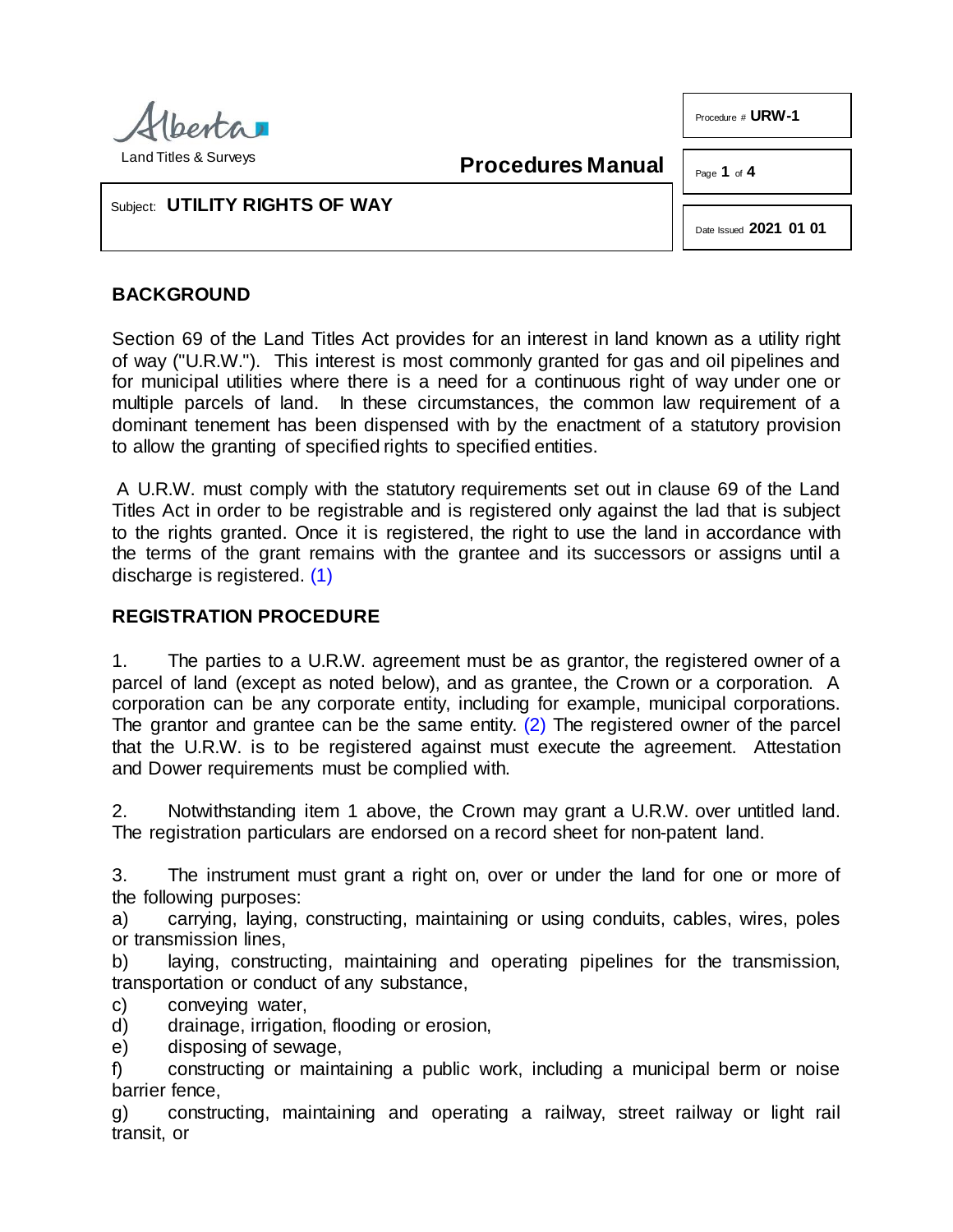<span id="page-1-0"></span>h) constructing, maintaining and operating a temporary roadway. [\(3\)](#page-3-2)

4. It is not necessary to reject for the reason only that consideration is not stated in the instrument.

#### 5. **Legal Description Requirements**

a) The U.R.W. may be granted in respect of an entire parcel (e.g., section, quarter section, lot or block). One common form in use grants a blanket U.R.W. but provides that a plan of survey and partial discharge will be registered at a future time limiting the U.R.W. to a portion of the parcel and this proposed portion of the parcel is sometimes illustrated in an attached sketch. The right is granted in respect of the whole parcel until the plan of survey and partial discharge are registered.

b) The U.R.W. may be granted in respect of only a portion of the parcel in which case the portion must be described by:

(i) reference to a registered plan of survey, which should be checked to ensure that it affects the parcel described in the title, or

(ii) a metes and bounds description which has been approved by the Surveys section.

A sketch may be attached to illustrate an acceptable metes and bounds description but cannot be used in lieu of such a description.

c) The U.R.W. may be granted in respect of an existing improvement made for the purposes of items listed in 3 provided it does not refer to any sketch or reveal the location.

<span id="page-1-1"></span>6. Dower is not required to accompany a U.R.W. for rural utilities granted to a member-owned cooperative association [\(4\)](#page-3-3) or in the case of a U.R.W. granted in favour of a rural gas co-operative association, a municipal gas utility or the Rural Electrification Association. [\(5\)](#page-3-4)

<span id="page-1-2"></span>7. An instrument submitted pursuant to section 69 is entered on the title as a U.R.W. even if the instrument is labelled as an easement. An instrument is only endorsed as an easement if there are dominant and servient tenements. An example of the particulars is:

"UTILITY RIGHT OF WAY TO XYZ LTD. (PLAN 8420113)".

8. **Fees** - [Tariff item 11\(6\)](http://www.servicealberta.ca/pdf/ltmanual/APPENDIXI.PDF) is charged for the registration of a U.R.W. and [Tariff item](http://www.servicealberta.ca/pdf/ltmanual/APPENDIXI.PDF) 13 is charged for each endorsement after the first. If description approval is required, Tariff [item 9](http://www.servicealberta.ca/pdf/ltmanual/APPENDIXI.PDF) is charged.

The SPIN2 document type to be used when creating a Document Registration Request (DRR) form is: Utility Right of Way

The code used for registration at Land Titles is: UTRW

9. **Mortgage of Utility Right of Way** - A mortgage or encumbrance executed by the current grantee of the U.R.W. is registrable in the same manner as other mortgages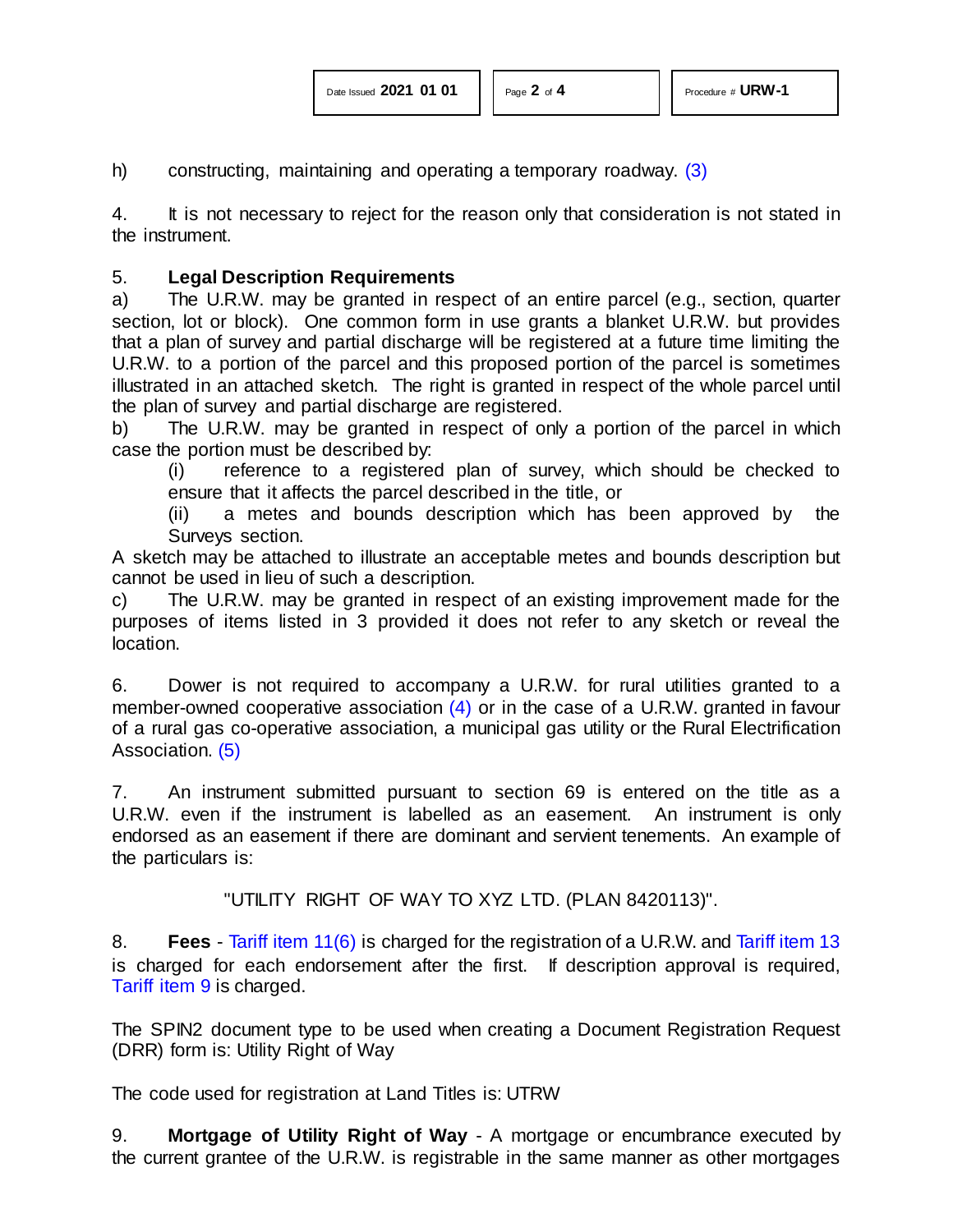or encumbrances.  $(6)$  An example of the endorsement on title is:

### <span id="page-2-1"></span><span id="page-2-0"></span>"MORTGAGE OF UTILITY RIGHT OF WAY 841000012 TO XYZ LTD".

The SPIN2 document type to be used when creating a Document Registration Request (DRR) form is: Utility Right of Way

The code used for registration at Land Titles is: MURW

10. **Transfer of U.R.W.** - A U.R.W. can be transferred by the current grantee. Although there is no prescribed form, [\(FORM 18\),](http://www.servicealberta.ca/pdf/ltmanual/FORM18.PDF) which is the prescribed form for transferring a mortgage, encumbrance or lease, **can be** conveniently **adapted** to transfer a U.R.W. The transferee must be one of the permitted grantees specified in item 1. Execution requirements must be complied with. [\(7\)](#page-3-6) [Tariff item 11\(6\)](http://www.servicealberta.ca/pdf/ltmanual/APPENDIXI.PDF) is charged for the registration of the transfer and [Tariff item 13](http://www.servicealberta.ca/pdf/ltmanual/APPENDIXI.PDF) is charged for each endorsement after the first.

The SPIN2 document type to be used when creating a Document Registration Request (DRR) form is: Transfer of Instrument

The code used for registration at Land Titles is: TFIN

<span id="page-2-2"></span>11. **Discharge of U.R.W.** - As there is no prescribed form, any document discharging the U.R.W., which is properly executed by the current grantee, can be accepted for registration. [\(8\)](#page-3-7)

<span id="page-2-3"></span>If there is a mortgage or encumbrance registered in respect of the U.R.W., either it must be discharged or the mortgagee or encumbrancee must consent to the discharge of the U.R.W. [\(9\)](#page-3-8) Both the endorsement for the U.R.W. and the mortgage or encumbrance are discharged.

If a discharge signed by an individual is submitted, the original instrument is checked, as it is probably a common law easement, which has different discharge requirements. [\(10\)](#page-3-9)

[Tariff item 11\(5\)](http://www.servicealberta.ca/pdf/ltmanual/APPENDIXI.PDF) is charged for a discharge and [Tariff item 13](http://www.servicealberta.ca/pdf/ltmanual/APPENDIXI.PDF) is charged for each cancellation after the first.

12. **Partial Discharge of U.R.W.** - Blanket U.R.W.'s are often partially discharged after a plan of survey has been registered showing the actual surveyed location of the right of way. The partial discharge discharges the right granted as to the parcel except the portion shown on the registered plan. The right of ingress and egress to and from this portion is often excepted from the discharge. An example of the endorsement on title for a partial discharge is:

"PARTIAL DISCHARGE EXCEPT AS TO PLAN 8420113".